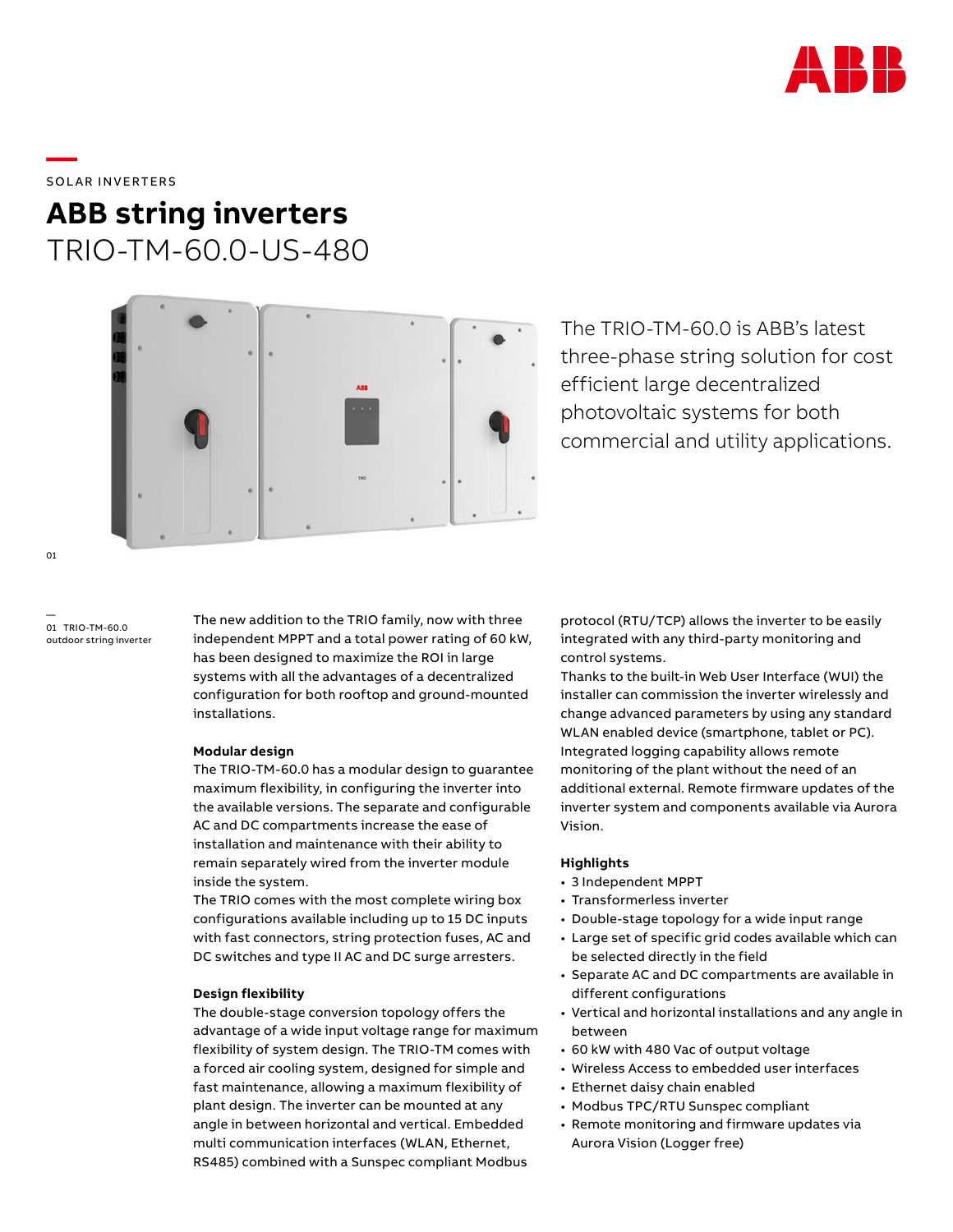# **— ABB string inverters** TRIO-TM-60.0-US-480



**— Technical data and types**

| Type code                                                                                    | TRIO-TM-60.0-480                                                                             |
|----------------------------------------------------------------------------------------------|----------------------------------------------------------------------------------------------|
| Input side                                                                                   |                                                                                              |
| Absolute maximum DC input voltage (Vmax,abs)                                                 | 1000 V                                                                                       |
| Start-up DC input voltage (V <sub>start</sub> )                                              | 420700 V (Default 500 V)                                                                     |
| Operating DC input voltage range (VdcminVdcmax)                                              | 0.7xV <sub>start</sub> 950 V (min 360 V)                                                     |
| Rated DC input voltage (Vdcr)                                                                | 720 Vdc                                                                                      |
| Rated DC input power (Pdcr)                                                                  | 61800W                                                                                       |
| Number of independent MPPT                                                                   | 3                                                                                            |
| Maximum DC input power for each MPPT (PMPPT,max)                                             | 21000                                                                                        |
| MPPT input DC voltage range (V <sub>MPPTmin</sub> V <sub>MPPTmax</sub> ) at P <sub>acr</sub> | 570-800 Vdc                                                                                  |
| Maximum DC input current (Idcmax) for each MPPT                                              | 36A                                                                                          |
| Maximum input short circuit current for each MPPT                                            | 55 A (165 A with of parallel MPPT)                                                           |
| Number of DC inputs pairs for each MPPT                                                      |                                                                                              |
| DC connection type                                                                           | Input lugs (DCWB-1), Conduit entry (DCWB-2) and PV quick fit connector <sup>3</sup> (DCWB-3) |
| Input protection                                                                             |                                                                                              |
| Reverse polarity protection                                                                  | Yes, from limited current source                                                             |
| Input over voltage protection for each MPPT - varistor                                       | Yes, 1 for each MPPT                                                                         |
| Input over voltage protection for each MPPT - plug In modular surge arrester                 | Type 2 (on DCWB-2 or 3 only)                                                                 |
| Photovoltaic array isolation control                                                         | List the US standard                                                                         |
| DC switch rating for each MPPT (version with DC switch)                                      | 60 A / 1000 V for each MPPT (180 A in case of parallel MPPT)                                 |
| Fuse rating (version with fuses)                                                             | 15 A / 1000 V                                                                                |
| <b>Output side</b>                                                                           |                                                                                              |
| AC grid connection type                                                                      | Three-phase (3W+PE or 4W+PE)                                                                 |
| Rated AC power (Pacr @cosf=1)                                                                | 60000W                                                                                       |
|                                                                                              | 60000W                                                                                       |
| Maximum AC output power (Pacmax @cosf=1)                                                     | 60000 VA                                                                                     |
| Maximum apparent power (S <sub>max</sub> )                                                   |                                                                                              |
| Rated AC grid voltage (V <sub>ac,r</sub> )                                                   | 480V                                                                                         |
| AC voltage range                                                                             | 422528 V <sup>1)</sup>                                                                       |
| Maximum AC output current (Iac,max)                                                          | 77A                                                                                          |
| Contributory fault current                                                                   | 92 A                                                                                         |
| Rated output frequency (fr)                                                                  | 60 Hz                                                                                        |
| Output frequency range (f <sub>min</sub> f <sub>max</sub> )                                  | $5763$ Hz <sup>2)</sup>                                                                      |
| Nominal power factor and adjustable range                                                    | > 0.995; 01 inductive/capacitive with maximum S <sub>max</sub>                               |
| Total current harmonic distortion                                                            | < 3%                                                                                         |
| Maximum AC cable                                                                             | AWG 3/0 without AC Switch, AWG 1/0 with AC Switch (ACWB-B)                                   |
| AC connection type                                                                           | Screw terminal block, cable gland PG42                                                       |
| <b>Output protection</b>                                                                     |                                                                                              |
| Anti-islanding protection                                                                    | <b>IEEE 1547</b>                                                                             |
| Maximum external AC overcurrent protection                                                   | 100 A                                                                                        |
| Output overvoltage protection - varistor                                                     | Yes                                                                                          |
| Output overvoltage protection - plug In modular surge arrester                               | Type 2 (ACWB-A and ACWB-B)                                                                   |
| <b>Operating performance</b>                                                                 |                                                                                              |
| Maximum efficiency (nmax)                                                                    | 98.5%                                                                                        |
| Weighted efficiency (CEC)                                                                    | 98.0%                                                                                        |
| Communication                                                                                |                                                                                              |
| Embedded communication interfaces                                                            | 2 x RS485, 2 x Ethernet (RJ45), WLAN (IEEE802.11 b/g/n@2.4Ghz                                |
| Communication protocoll                                                                      | Modbus RTU/TCP (Sunspec compliant); Aurora protocol                                          |
| Remote monitoring services                                                                   | Standard level access to Aurora Vision monitoring Cloud                                      |
| <b>Advanced features</b>                                                                     | Integrated Web User Interfaces; Embedded logging and direct trasnferring of<br>data to cloud |
| Environmental                                                                                |                                                                                              |
| Ambient temperature range                                                                    | -25+60°C (-13140 °F) with derating above 45 °C (113 °F)                                      |
| Relative humidity                                                                            | 4% 100% condensing                                                                           |
| Sound pressure level, typical                                                                | 75 dB(A) @1 m                                                                                |
| Maximum operating altitude                                                                   | 2000m / 6561ft                                                                               |
|                                                                                              |                                                                                              |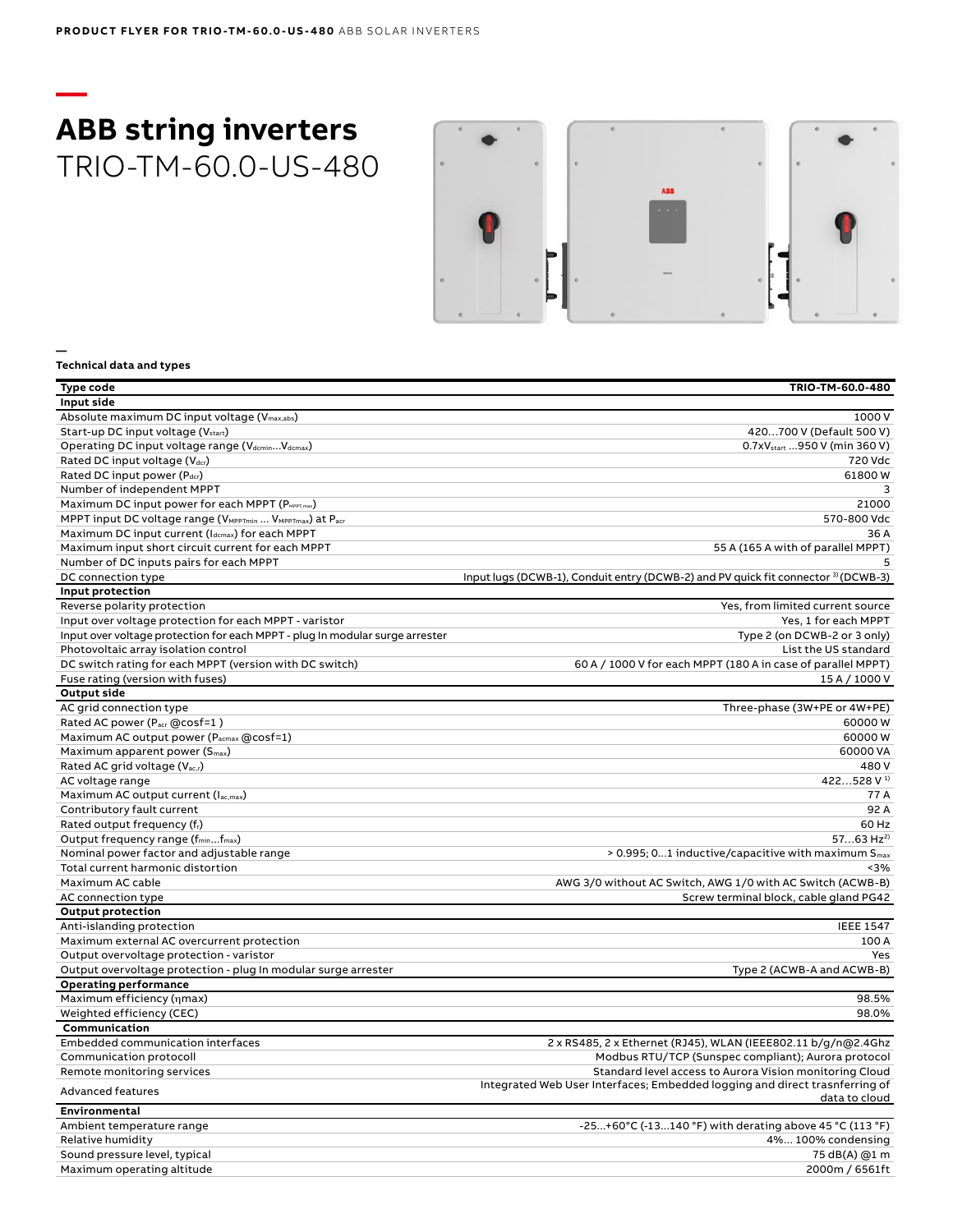#### **— ABB TRIO-TM-60.0-US-480 string inverter block diagram**



### **—**

#### **Technical data and types**

| <b>Type code</b>                                                               | TRIO-TM-60.0-480                                                                                                                                                                                    |
|--------------------------------------------------------------------------------|-----------------------------------------------------------------------------------------------------------------------------------------------------------------------------------------------------|
| Physical                                                                       |                                                                                                                                                                                                     |
| Environmental protection rating                                                | Type 4X                                                                                                                                                                                             |
| Cooling                                                                        | Forced air                                                                                                                                                                                          |
| Dimension $(H \times W \times D)$                                              | 28.5 x 58.7 x 12.4 in (725 x 1491 x 315 mm)                                                                                                                                                         |
| Weight                                                                         | 95 kg / 209 lbs overall, 66 kg / 145 lbs electronic compartment, 15 kg / 33 lbs AC<br>wiring box (full option), 14kg / 31 lbs DC wiring box (full optional)                                         |
| Mounting system                                                                | Vertical or horizontal support                                                                                                                                                                      |
| Safety                                                                         |                                                                                                                                                                                                     |
| <b>Isolation level</b>                                                         | <b>Transformerless</b>                                                                                                                                                                              |
| Marking                                                                        | <b>TUV</b>                                                                                                                                                                                          |
| Safety and EMC standard                                                        | UL 1741, Rule 21, HECO tester per UL 1741 SA, UL1699B, UL 62109-1:2014, UL 50E<br>(Type 4x), IEEE1547, IEEE1547.1, CSA C22.2 107.1-01-2001, CSA TIL M-07, FCC<br>Part 15 Sub-part B Class B Limited |
| Available product variants                                                     |                                                                                                                                                                                                     |
| Inverter power module                                                          | TRIO-TM-60.0-US-480-POWER MODULE                                                                                                                                                                    |
| DC wiring box options                                                          |                                                                                                                                                                                                     |
| Touch-safe fuse holder 15 strings, DC Switch, AFCI, SPD type II, conduit entry | DCWB-2-TRIO-TM-60.0-US-480                                                                                                                                                                          |
| 15 quick Input connections, fuses, DC switch, AFCI, SPD type II                | DCWB-3-TRIO-TM-60.0-US-480                                                                                                                                                                          |
| AC wiring box options                                                          |                                                                                                                                                                                                     |
| AC terminal block, Switch, SPD type II, conduit entry                          | ACWB-B-TRIO-TM-60.0-US-480                                                                                                                                                                          |

1) The AC voltage range may vary depending on specific country grid standard

2) The Frequency range may vary depending on specific country grid standard

3) Please refer to the document "String inverters – Product manual appendix" available at www.abb.com/solarinverters for information on the quick-fit connector brand and model used

in the inverter 4) Maximum number of opening 5 under overloading

Remark. Features not specifically listed in the present data sheet are not included in the product